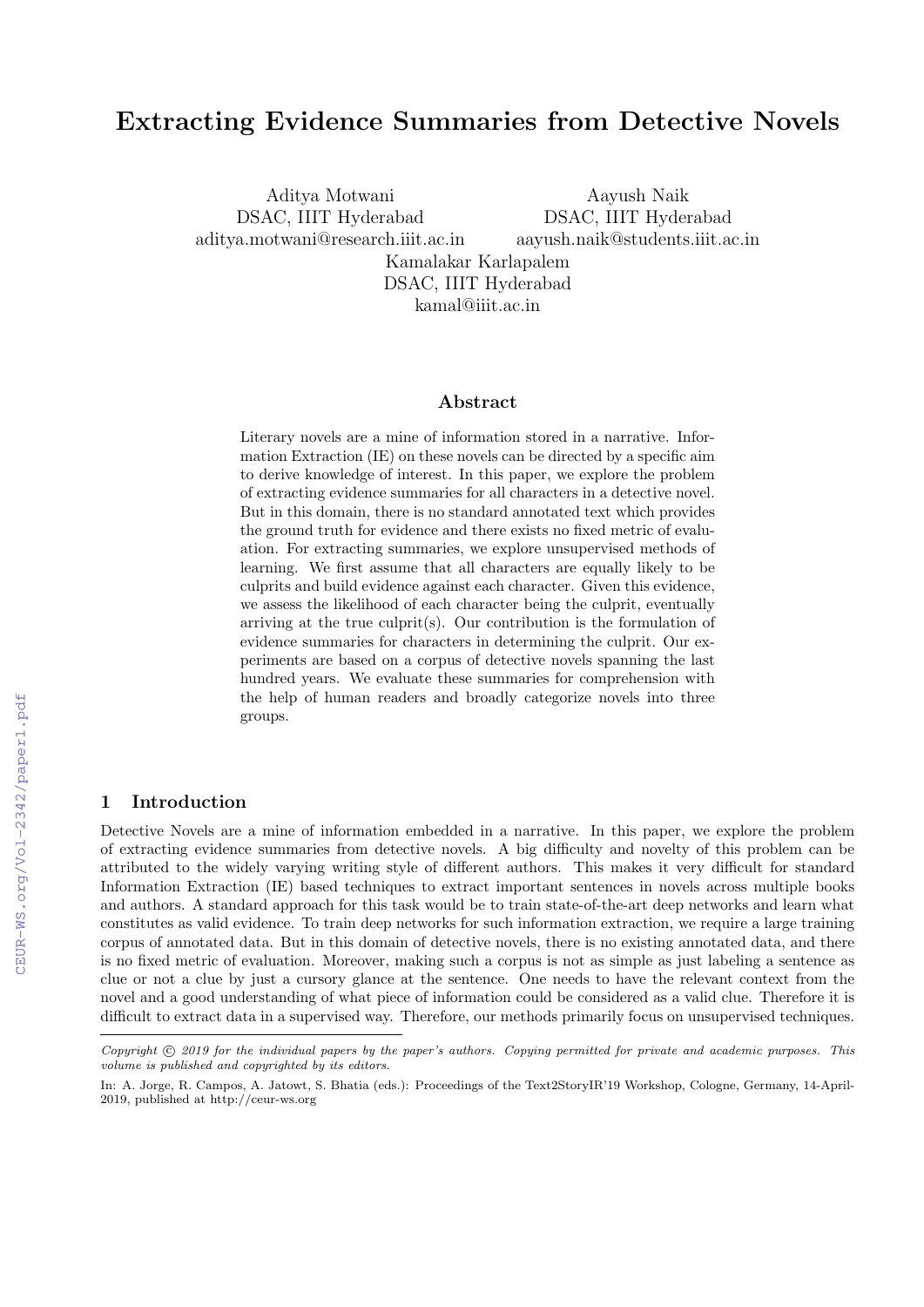These techniques exploit the underlying semantic structure in a novel using spacy's [HM17] sentence vectors as mathematical representation which attempts to overcome the challenge of manual annotation of sentences.

For the purpose of our experiments we build a corpus of detective novels that primarily revolve around a singular culprit who is involved in a crime like robbery or murder. To incorporate various writing styles, we pick popular authors over the last century. Some of the prominent authors in the corpus that we analyze are Arthur Conan Doyle, Agatha Christie, Stieg Larsson, J.K. Rowling, Dan Brown and Lee Child. The standard approach to solve this problem is to first extract evidence and then deduce the likely culprit. However, without a concrete definition of valid evidence, this problem is difficult to address. So, our methods can be viewed as approaching the problem backwards. We extract and evaluate the possible evidence against every character in the novel. We only collect the evidence relating to the crime that was revealed before the culprit is declared. This gives us an evidence map of each character. An analysis of this map by human evaluators gives us the likelihood of the said character being the culprit.

We focus our analysis on the text before the aforementioned juncture. Given the juncture of revelation as a priori information, we define what constitutes as valid evidence (see Section 3) using different algorithms and metrics. Our first step is to use trends pertaining to the domain of detective novels to determine the important character (especially the culprit) in novels.

We need to extract the evidence relating to the crime that was revealed before the culprit is declared. Using heuristics defined in section 3.1 we find the approximate position of the culprit revealing sentence (defined in section 3.0.2) in the novel by narrowing down to the relevant paragraph. Since the paragraph contains only a few sentences, most of which are related to the culprit, it is feasible to find the revealing sentence.

We use our algorithm which refines text into potential evidence. We then validate our results by employing human readers given two summaries of each character - one with baseline summaries (described in section 3.3) and the other with summaries from our approaches - and comparing them in table 2. From our gathered evidence summaries and our responses from our human readers, we broadly classify the novels into three categories based on the extracted evidence.

In this paper, we talk about related work in section 2. We detail the overview of our solution and some necessary definitions in section 3. Next, we describe the exact methods and algorithms used in section 3.1 and 3.2. We provide and explain our results in section 4. We finally conclude and talk about future work in section 5.

# 2 Related Work

Summarization of large text documents is an important task in the NLP domain. However, summarization techniques for texts with a narrative structure are challenging to produce. [LE11] attempted a method for evidence discovery along with visual aid in understanding the characters and structure in detective novel genre. Moen et.al [MPH+16] generate extractive summaries on medical reports using word space models in distributional semantic modelling. Medical reports involves temporal patient history, and unpacks in similar ways to detective novels.

Some of the popular techniques for summarizations happen graph based. Algorithms such as [TDC10] has been attempted on different domains using different algorithms. Thakkar et al [TDC10] use a similarity metric based on common words in sentences to generate a graph and then use the PageRank algorithm to find important sentences in the domain of web articles. In our corpus, we observe there is no correlation between PageRank of sentences and their importance with respect to evidence against the culprit. Aker et al [ACG10] use A\* search with different heuristics for multi-document summarization on an established ground truth. In comparison, our problem does not have an established ground truth or a pre-annotated corpus of sentences for the A\* search.

## 3 Evidence extraction from detective novels

#### 3.0.1 Evidence

Any piece of information that increases the confidence of the reader that a particular character is the culprit can be categorised as evidence. In the context of our problem, every sentence in list of sentences of the output of the search algorithm is a potential evidence sentence. In table 1, we show some examples of evidence sentences retrieved by our search algorithm for the novel *The ABC Murders* [Chr03] by Agatha Christie.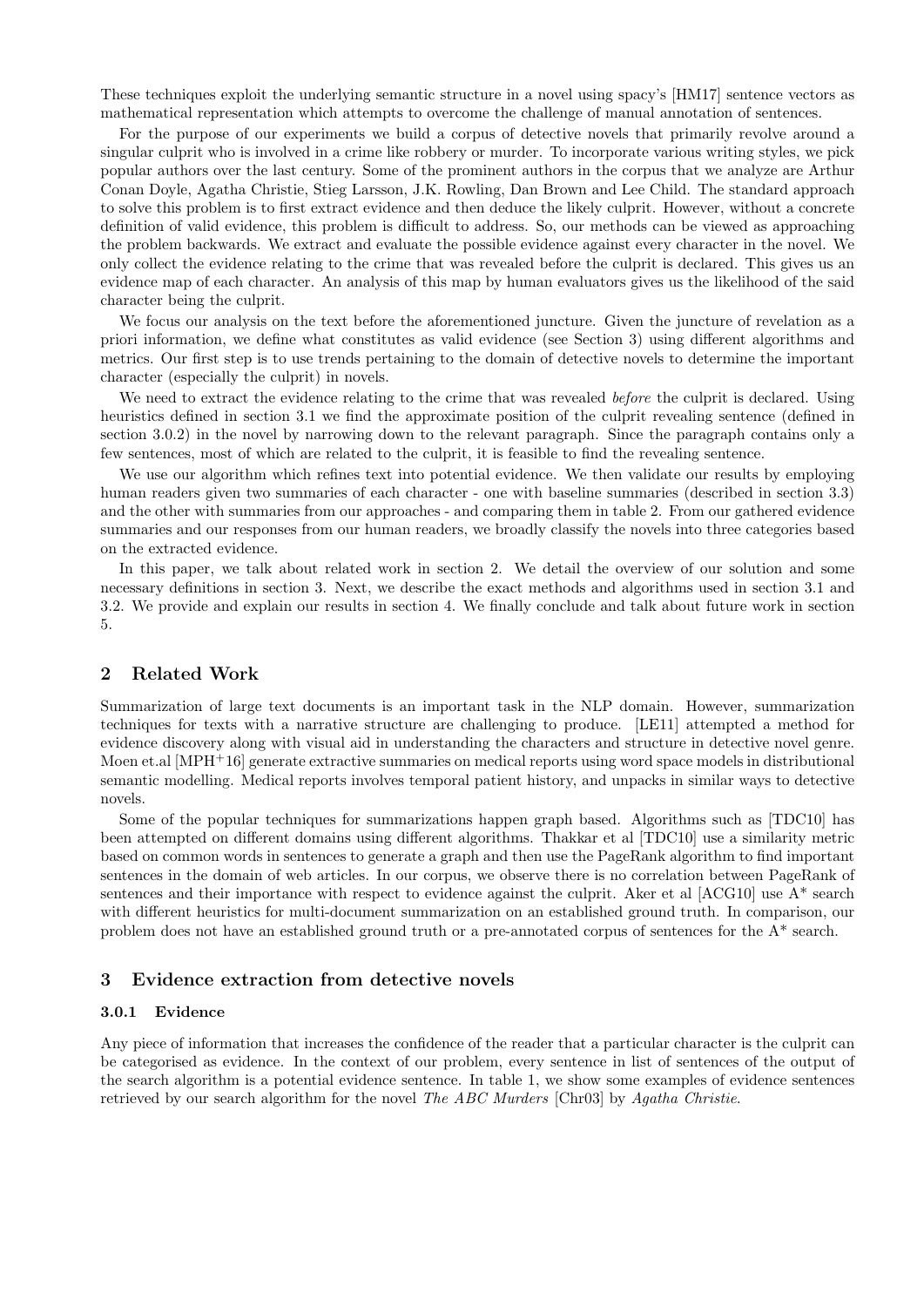| Miss Grey here told us that she did not see or speak to any stranger on the |  |  |  |  |  |
|-----------------------------------------------------------------------------|--|--|--|--|--|
| day that Sir Carmichael Clarke was murdered.                                |  |  |  |  |  |
| There was the possibility that the footmarks might have been made by some-  |  |  |  |  |  |
| body else who happened to have the same kind of studs in his shoes.         |  |  |  |  |  |
| According to the police theory, Ralph was wearing another pair of the same  |  |  |  |  |  |
| kind, and I found out that it was true that he had two pairs.               |  |  |  |  |  |

### 3.0.2 Culprit Sentence

The first sentence in the novel that makes it unambiguous and lucid who the true culprit is.

Very often, this is an assertion or deduction by the prime detective following which, the detective explains how he/she arrives at that deduction. Or sometimes, it's a confession by the culprit.

#### 3.1 Culprit Frequency Binning

We divide the text into buckets and glean information from aggregation of these buckets. The information we are looking for is the location in the novel where the culprit is revealed.

First we look for the approximate location (paragraph) where the culprit is revealed. To achieve this, we use a bucket optimization algorithm. We want to maximize the frequency of occurrence of the culprit in a paragraph. Using the bucketing algorithm, we optimize the size of a paragraph to get the best frequency. We group consecutive sentences into bins of sentences and count the frequency of the culprit in each bin. By varying bin size, we arrive at an optimal paragraph size where there is a sharp increase in the mentions of the culprit. Once we've identified the paragraph, our search space has reduced drastically. At the beginning of the culprit

| <b>Algorithm 1:</b> Culprit Bucket Optimization                                                        |  |  |  |  |  |  |  |
|--------------------------------------------------------------------------------------------------------|--|--|--|--|--|--|--|
| <b>Function bucket</b> Sentence    doc, Integer min_bucket_size, Integer max_bucket_size               |  |  |  |  |  |  |  |
| $Integer \ bucket_size = min_bucket_size$                                                              |  |  |  |  |  |  |  |
| $Integer optimal_bucket_size = min_bucket_size$                                                        |  |  |  |  |  |  |  |
| Sentence <sup>[]</sup> culprit_bucket                                                                  |  |  |  |  |  |  |  |
| Integer $max\_methods = 0$                                                                             |  |  |  |  |  |  |  |
| while bucket_size $\leq$ max_bucket_size do                                                            |  |  |  |  |  |  |  |
| $\text{Sentence}$    Buckets = emptyset()                                                              |  |  |  |  |  |  |  |
| Sentence where $\leq$ Buckets bucket size* i to bucket size*(i+1) : for i in range (number of buckets) |  |  |  |  |  |  |  |
| Divide the list of sentences into buckets of size bucket size                                          |  |  |  |  |  |  |  |
| Count the number of times the culprit is mentioned in each bucket                                      |  |  |  |  |  |  |  |
| Let mentions and bucket hold the values for the most mentions among all buckets and the bucket         |  |  |  |  |  |  |  |
| with most mentions respectively                                                                        |  |  |  |  |  |  |  |
| if mentions $>$ max mentions then                                                                      |  |  |  |  |  |  |  |
| $max\_methods = mentions$                                                                              |  |  |  |  |  |  |  |
| $optimal_bucket_size = bucket_size$                                                                    |  |  |  |  |  |  |  |
| $\text{culprit_bucket} = \text{bucket}$                                                                |  |  |  |  |  |  |  |
| end                                                                                                    |  |  |  |  |  |  |  |
| bucket_size = bucket_size $+1$                                                                         |  |  |  |  |  |  |  |
| end                                                                                                    |  |  |  |  |  |  |  |
| return culprit_bucket, optimal_bucket_size                                                             |  |  |  |  |  |  |  |
| end                                                                                                    |  |  |  |  |  |  |  |

paragraph, we add an asserting sentence which implicates the culprit. But such a sentence would not exist for a character who is not the culprit. For example, in the Murder of Roger Ackroyd by Agatha Cristie, we add the sentence "Ursala Borne killed Roger Ackroyd." as Ursala Borne was not the culprit. This helps us maintain uniformity of the culprit sentence. That is, even if the text lacks an explicit implication of the culprit or any other character, we can add such an implication at the beginning. This is then used to extract evidence against all the characters. Additionally, this maintains consistency of the culprit sentence across novels. If no evidence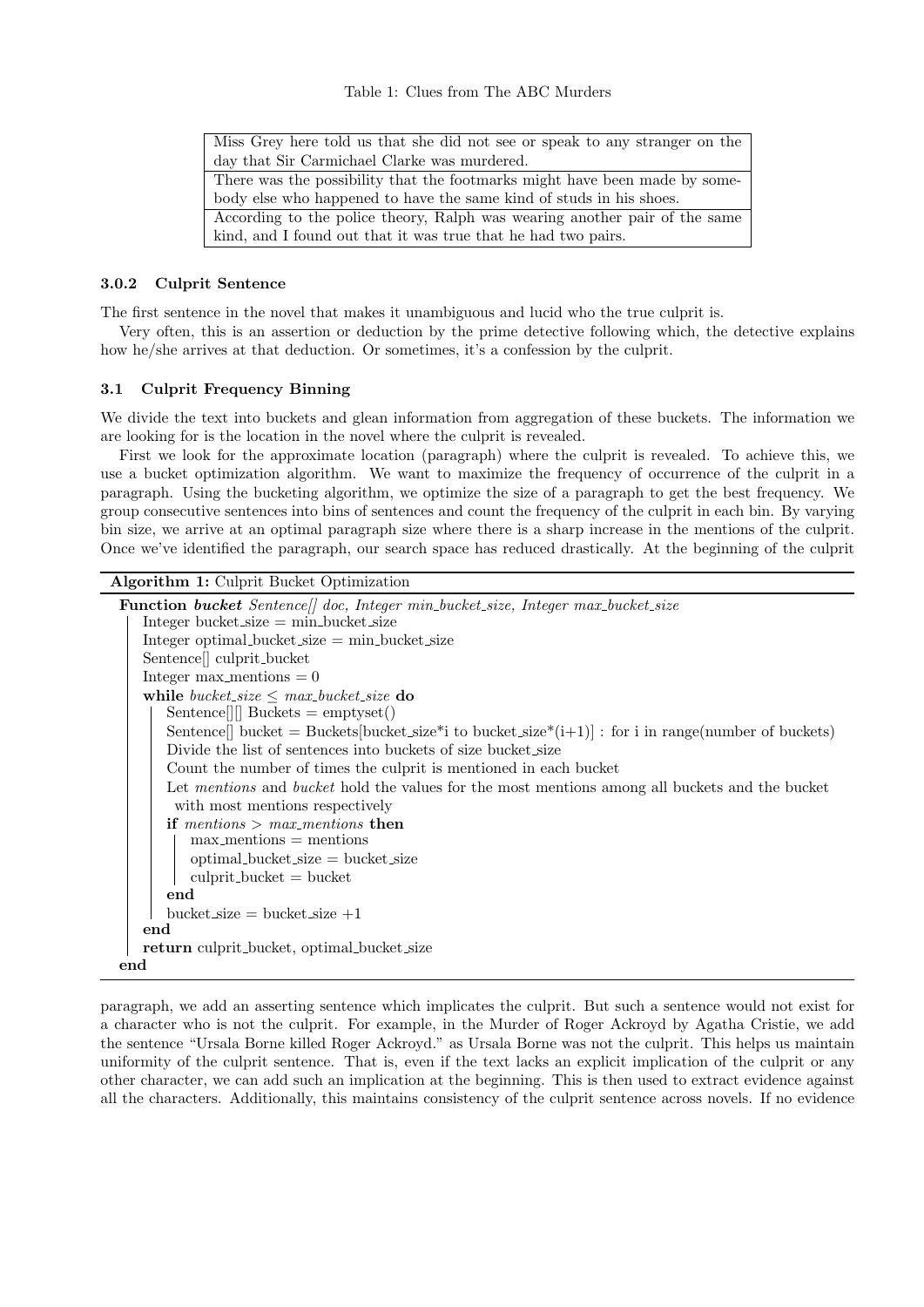against a particular character is found, then, we can state that that character was not the culprit with high certainty.

## 3.2 The Search Algorithm - Augmented A\* Search

The search algorithm is a higher-order function that takes in a strategy function along with a starting sentence and a goal sentence. The strategy defines how and which sentences are picked. The aim is to find an optimal path, starting at the first sentence of the novel and ending at the culprit-revealing sentence.

Our Augmented A\* algorithm in two parts - a general graph search algorithm [Algorithm (2)] that takes in a strategy as input and the augmented  $A^*$  strategy [Algorithm (3)]. We use a variant of the  $A^*$ - search (with additional hyperparameters) as the strategy function input to the higher-order graph search function.

The final output of the graph search is a list of sentences. This list of sentences is analogous to an extractive evidence summary. An example is shown in table 3.

#### Algorithm 2: Graph Search

| <b>Function search</b> Sentence    doc, Sentence start, Sentence goal, Strategy strategy |
|------------------------------------------------------------------------------------------|
| Sentence current $=$ start                                                               |
| $Set(Sentence)$ frontier $=\emptyset$                                                    |
| Set(Sentence) visited $=\emptyset$                                                       |
| while current $!=$ goal do                                                               |
| yield current                                                                            |
| visited = visited $\cup$ {current}                                                       |
| $Set(Sentence) new nodes = Set(neighbors(current))$ - visited - frontier                 |
| frontier $=$ frontier $\cup$ new nodes                                                   |
| $next-node, dist_from.start = strategy(doc, current, frontier, goal, dist_from.start)$   |
| $current = next-node$                                                                    |
| frontier = frontier - {current}                                                          |
| end                                                                                      |
| end                                                                                      |

# Algorithm 3:  $A^*$  Strategy

Strategy astar Sentence [] doc, Sentence current, Set(Sentence) frontier, Sentence goal, Map distance from start, Float  $\alpha$ , Float  $\beta$ , Function goal heuristic, Function distance if distance\_from\_start is empty then distance from start =  $sent : \infty$  forall sent in doc  $distance_{\text{from}\_\text{start}[\text{current}]} = 0$ end forall Sentence neighbor in neighbors(current) do dist from start[neighbor] = min(dist from start[neighbor], dist from start[current] + distance(current, neighbor)) end Sentence next node =  $\text{argmin}_{node} \{node \mid f(node) = \text{min}_{node'} \alpha \text{.dist\_from\_start}[x] + \beta \text{.goal\_heuristic(goa]},\}$ x)} return next node, dist from start end

### 3.3 Baseline

We use the graph based summarization method Lexrank [ER04] as a baseline for creating evidence based summaries. Lexrank works by building a graph representation of text. It then computes sentence importance based on the eigenvector centrality and cosine similarity in the graph representation of sentences. We then compute a connectivity matrix based on intra-sentence cosine similarity. We find the closest sentences to the culprit sentence and create an extractive summary of the character. The baseline output is a generic character summary of the characters, not explicitly focusing on evidence.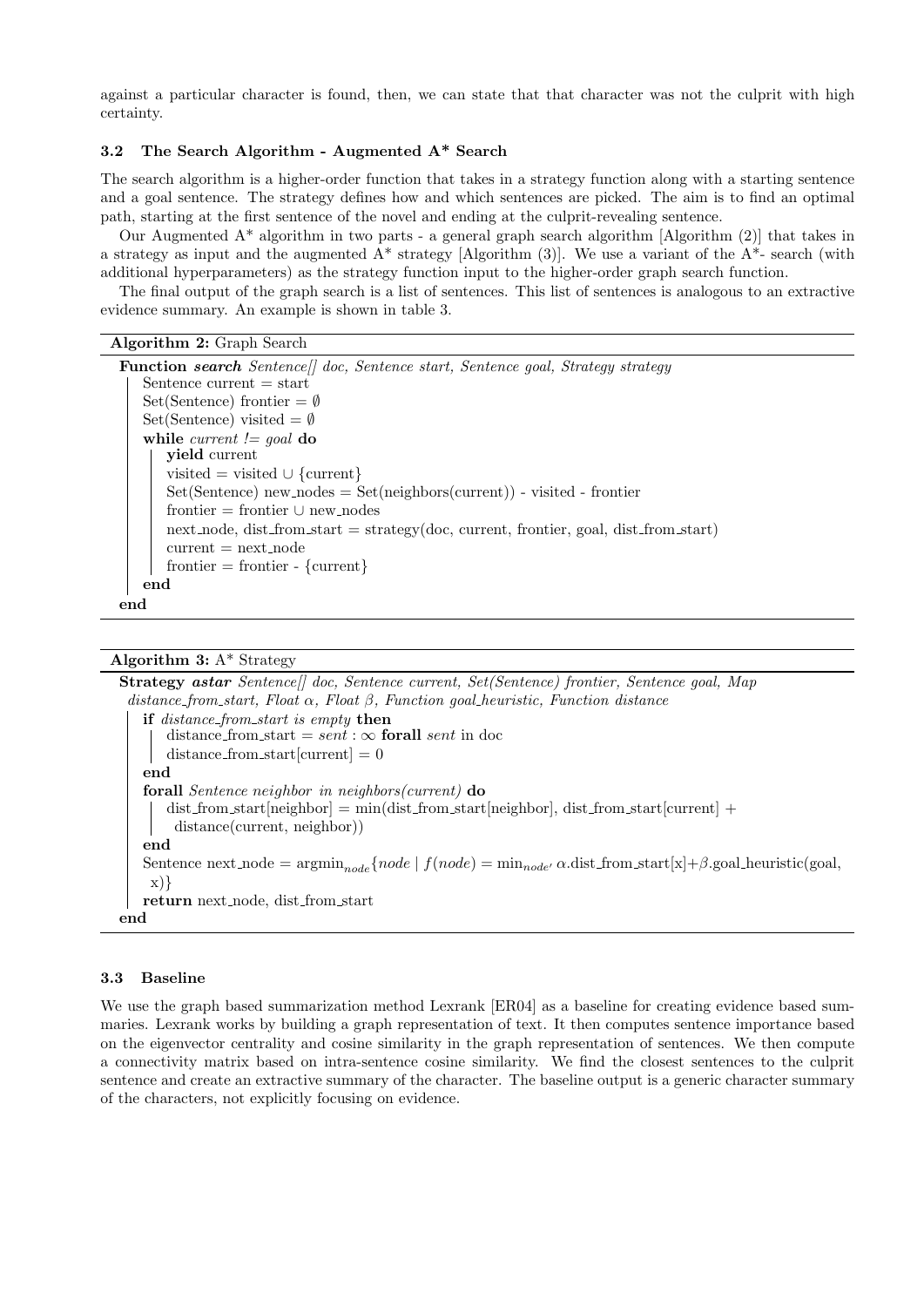## 4 Results

Evidence sentences are obfuscated in the narrative of a novel. There is no standard metric of evaluation or a baseline as such. We present a best-effort scenario by comparing our methods with the baseline and evaluating with human readers.

We evaluated our evidence summaries with 10 human evaluators who have read all the books or read the long summaries on Wikipedia and Sparknotes. The long summaries were a good representation of the story as verified by the authors of this paper. Initially, the evaluators are presented with the summaries from our baseline method and then they are presented with evidence summaries from our Augmented AStar. The participants were asked to report if the evidence summaries presented to them for different characters in the novel assisted them in identifying the culprit in the novel. The responses of the participants were broadly categorized into three classes - "The evidence summaries were useful in finding the right culprit  $(CI)$ ", "The evidence summaries are misleading and direct the crime to a non-culprit character  $(NCI)$ " and "The evidence summaries are not informative in labelling *any* character as culprit  $(NA)$ ".

From table 2, we see that the Augmented  $A^*$  Search has a higher CI percentage across novels, as compared to the first group. The highest  $CI$  score for the baseline lexrank is 30%. That is,  $3/10$  readers found the baseline summary useful in finding the culprit in the best case scenario of Eye of the Needle. In contrast, the second group presented with our Augmented A\* reported a highest with 8/10 readers reporting CI (helpful in culprit identification) for Red Dragon.

We also categorize the novels into three types based on the rules detailed by vans et al [VD15] on writing detective stories and our intuition into - hard, elusive, and trivial. Hard novels are the ones in which most of the twenty rules given by [VD15] are violated and/or simply not written for reader deduction. Some of these rules include

- "The reader should have the same opportunity as the detective to solve the crime".
- "The villain must be found by logical deduction, not luck, accident, or un-motivated confessions".
- "The villain has to be someone who plays a prominent part of the story".

This makes it impossible for the reader to deduce who the culprit is. Elusive novels follow most of the rules, and thus it is possible for a keen reader to deduce the culprit. Trivial novels may or may not follow the rules, but they just fail at hiding the culprit properly or don't even aim to do so in the first place.

From the response of our readers presented with our Augmented A\* summaries we draw the following inferences -

- 1. Novels with a high percentage of readers who fall in NA, can be said to provide negligible information about the culprit before revelation - hard.
- 2. Novels with high percentage of readers who fall in CI are the ones which make culprit guessing easy and do not have sufficient obfuscation - trivial.
- 3. Novels with high percentage of readers who fall in NCI seem to provide only subtle obfuscated information about the culprit - elusive.

In the trivial category, the highest CI percentage is 80% for Eye of the Needle and Red Dragon. In Red Dragon, the author Thomas Harris, aims to show the culprit in a gruesome fashion and how the culprit Francis Dolarhyde eludes the detective. The author does not aim to hide the identity of the culprit.

Stories that falls into the *hard* category typically surprise the reader by hiding information. In *Hound of* Baskerville and The Adventure of the Blue Carbuncle, Sherlock Holmes withholds critical information until revealing the culprit, but it leaves the reader in awe of the detective who could draw such amazing deductions. This makes guessing who the culprit very difficult.

In the *elusive* category, the highest percentage of readers in NCI is 70% indicating a certain degree of obfuscation of evidence using narrative tricks. This is done by making it hard to sift out the evidence using certain crafty tricks like addition of phony clues, misdirection by adding spurious culprits and mention of seemingly irrelevant information which turns out to be key in the near future. An astute reader can always identify the culprit in advance. Summaries for Agatha Christie novels contain lines which readers overlook but are found to be of importance. For example, in The Murder of Roger Ackroyd [Chr26], since the reader does not expect the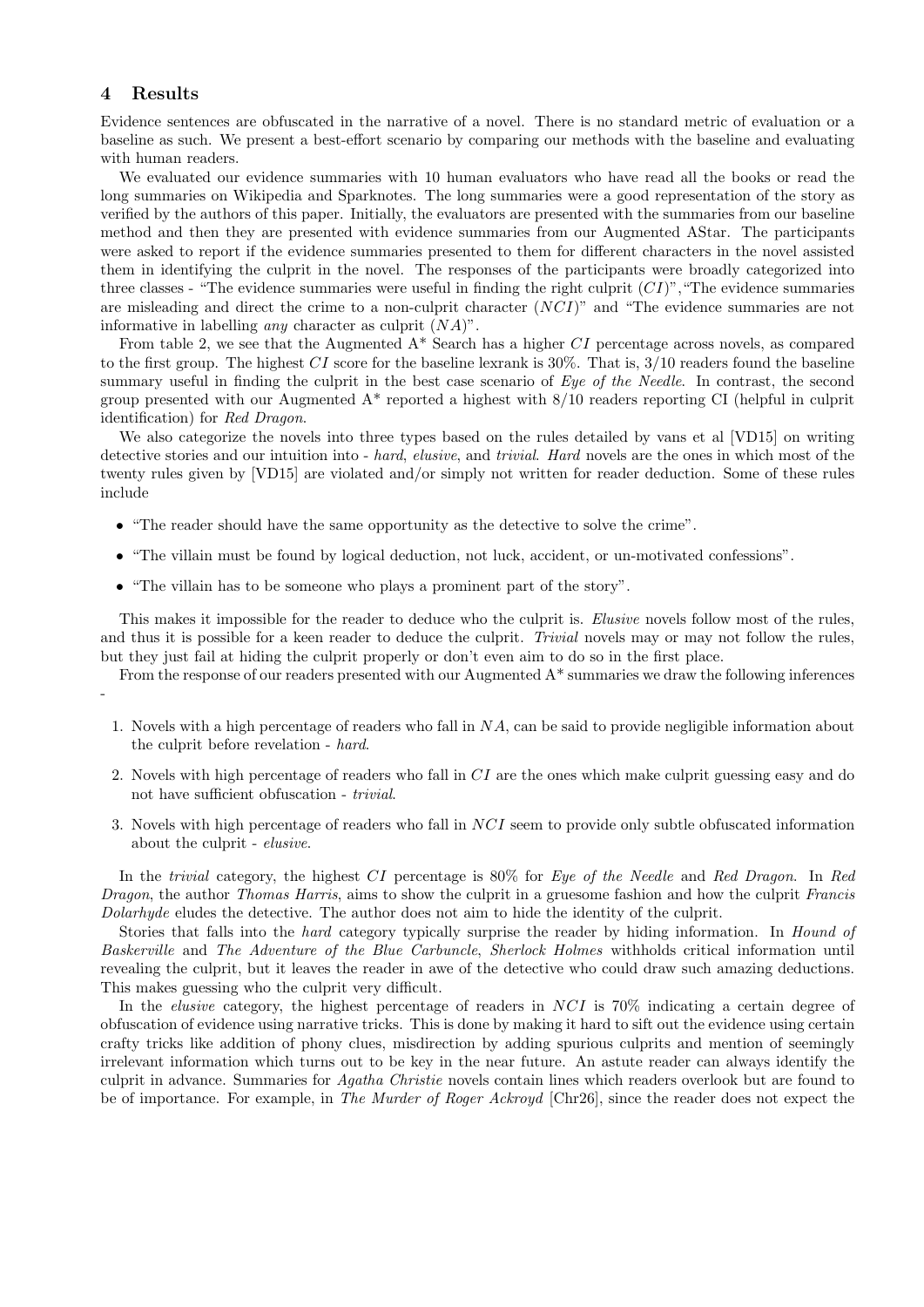| Novel Title                     | Author(s)          | Percentage Score                 |          |      |          |          |      | <b>Revelation Category</b> |
|---------------------------------|--------------------|----------------------------------|----------|------|----------|----------|------|----------------------------|
|                                 |                    | $A^*$ Search<br>Baseline Lexrank |          |      |          |          |      |                            |
|                                 |                    | (CI)                             | (NCI)    | (NA) | (CI)     | (NCI)    | (NA) |                            |
| Adventure of Blue Carbuncle     | Arthur Conan Doyle | $\overline{0}$                   | 10       | 90   | 10       | 10       | 80   | hard                       |
| Hound of Baskerville            | Arthur Conan Doyle | $\theta$                         | 10       | 90   | $\Omega$ | 10       | 90   | hard                       |
| A Study in Scarlet              | Arthur Conan Doyle | $\theta$                         | $\Omega$ | 100  | $\Omega$ | $\sigma$ | 100  | hard                       |
| The Sign of the Four            | Arthur Conan Doyle | $\theta$                         | $\Omega$ | 100  | $\Omega$ | 0        | 100  | hard                       |
| The ABC Murders                 | Agatha Christie    | 10                               | 10       | 80   | 20       | 60       | 20   | elusive                    |
| The Murder of Roger Ackroyd     | Agatha Christie    | $\theta$                         | 10       | 90   | 20       | 70       | 10   | elusive                    |
| Murder in Mesopotamia           | Agatha Christie    | 10                               | 10       | 80   | 10       | 60       | 30   | elusive                    |
| And Then There Were None        | Agatha Christie    | 10                               | 20       | 70   | 10       | 40       | 50   | hard                       |
| The Mysterious Affair at Styles | Agatha Christie    | $\overline{0}$                   | 20       | 80   | 30       | 50       | 20   | elusive                    |
| The Girl with the Dragon Tattoo | Stieg Larsson      | 20                               | $\Omega$ | 80   | 40       | 50       | 10   | elusive                    |
| The Maltese Falcon              | Dashiell Hammett   | 10                               | 10       | 80   | 20       | 20       | 60   | hard                       |
| The Moonstone                   | Wilkie Collins     | 10                               | 10       | 80   | 20       | 20       | 60   | hard                       |
| Eye of the Needle               | Ken Follett        | 30                               | 10       | 60   | 80       | 10       | 10   | trivial                    |
| Shock for the Secret Seven      | Enid Blyton        | 10                               | 10       | 80   | 30       | 10       | 60   | hard                       |
| Red Dragon                      | Thomas Harris      | 20                               | 10       | 70   | 80       | 10       | 10   | trivial                    |
| Killing Floor                   | Lee Child          | 10                               | 10       | 80   | 20       | 30       | 50   | hard                       |
| Angels and Demons               | Dan Brown          | 10                               | 20       | 70   | 30       | 20       | 50   | hard                       |
| The Lost Symbol                 | Dan Brown          | 10                               | 20       | 70   | 30       | 20       | 50   | trivial                    |
| In the Woods                    | Tana French        | 10                               | 10       | 80   | 20       | 20       | 60   | hard                       |
| The Cuckoo's Calling            | J. K. Rowling      | 10                               | $\Omega$ | 80   | 10       | 60       | 30   | elusive                    |

Table 2: Comparison of baseline vs our solution over 20 novels. CI is the percentage of readers who found the summaries useful in finding the right culprit. NCI is the percentage of readers who found the summaries as leading to a non-culprit character. NA is the percentage of readers who found the summary as not informative in labelling any character as the culprit.

narrator to be the culprit, many clues are left unnoticed; and in *Murder on the Orient Express* 12 out of the 13 suspects are the culprits – something a reader would not expect apriori.

## 5 Conclusion and Future Work

In this paper, we explore the problem of extracting evidence summaries for characters in a novel. As there is no existing annotated data, we explore an unsupervised method of learning. We use an augmented A\* algorithm which takes in an implicit graph representation and finds an optimal path to the culprit reveal sentence. The results show that the evidence summaries of the culprit contain much more information than the summaries generated for characters who are innocent of the crime. Furthermore, we evaluate our evidence summaries by presenting them to human readers and classify the novels into three categories based on the ease in which they were able to identify the culprit.

As future work, we would like to explore abstractive summarization as a technique to generate coherent evidence summaries. An interesting application would be in the domain of voice-activated agents, which would provide culprit narratives for humans. This agent would have the capability to extract facts from text and discuss detective novels with humans. Such an application could be realized on a voice-activated agent like Amazon Echo or Google Assistant.

## References

- [ACG10] Ahmet Aker, Trevor Cohn, and Robert Gaizauskas. Multi-document summarization using a\* search and discriminative training. In Proceedings of the 2010 conference on empirical methods in natural language processing, pages 482–491. Association for Computational Linguistics, 2010.
- [Chr26] Agatha Christie. The murder of roger ackroyd. Collins, 1926.
- [Chr03] A. Christie. The ABC Murders: A Hercule Poirot Mystery. Hercule Poirot Mysteries. HarperCollins, 2003.
- [ER04] G¨unes Erkan and Dragomir R Radev. Lexrank: Graph-based lexical centrality as salience in text summarization. Journal of artificial intelligence research, 22:457–479, 2004.
- [HM17] Matthew Honnibal and Ines Montani. spacy 2: Natural language understanding with bloom embeddings, convolutional neural networks and incremental parsing. To appear, 2017.
- [LE11] A.L. Louis and A.P. Engelbrecht. Unsupervised discovery of relations for analysis of textual data. Digital Investigation,  $7(3):154 - 171$ ,  $2011$ .